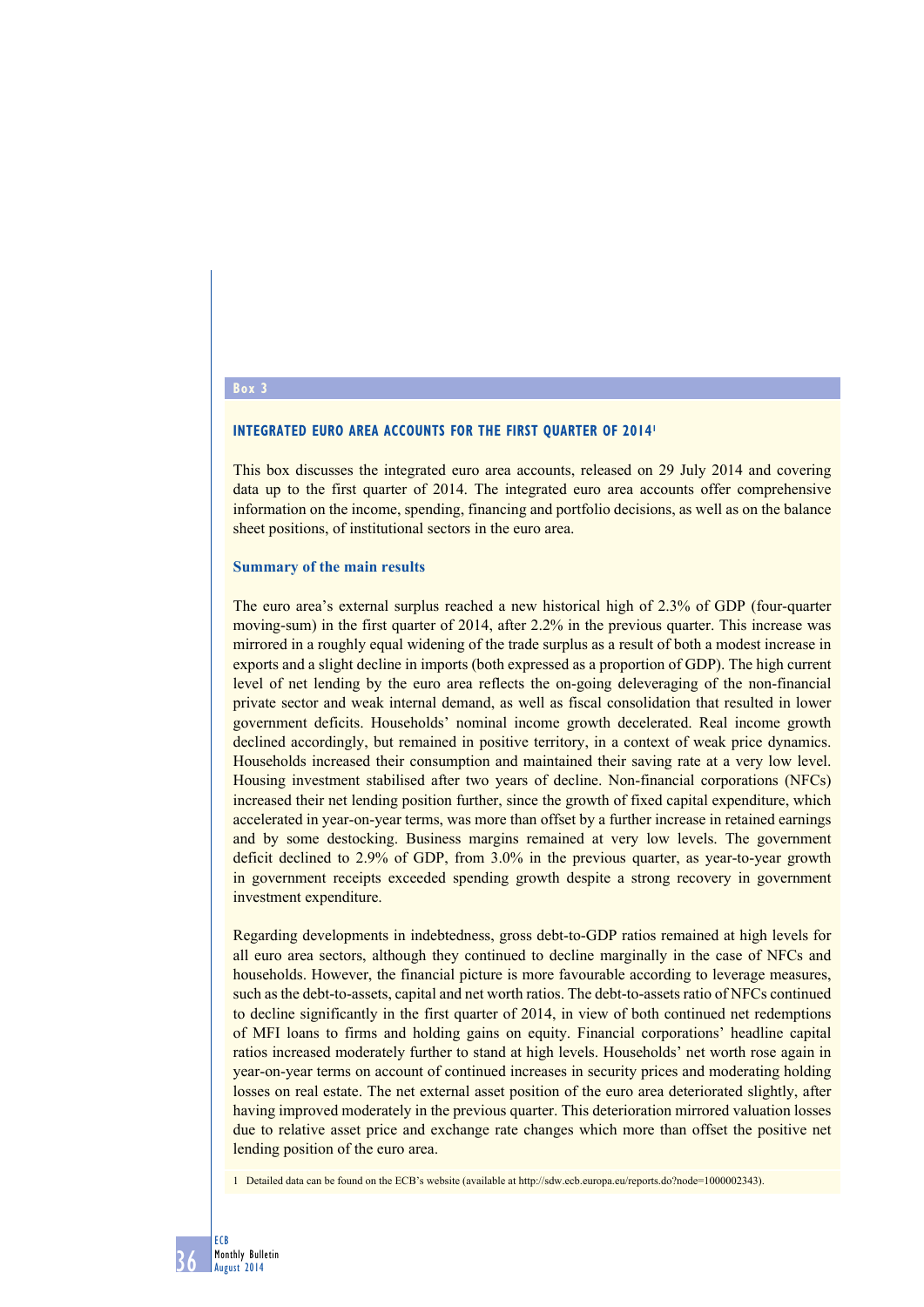# **Economic and monetary developments**

Monetary and financial developments

# **Euro area income and net lending/net borrowing**

In the first quarter of 2014, the annual growth rate in nominal gross disposable income in the euro area increased (to 1.7%, year on year), reflecting the recovery in real GDP growth. This acceleration benefited the government sector and financial corporations, while NFCs' income growth remained unchanged and that of households decelerated (see Chart A).

With euro area income growing slightly faster than consumption, gross savings in the euro area accelerated in the first quarter of 2014. While the household saving ratio declined to close to historical lows, NFCs increased their retained earnings and government savings again became less negative (on a four-quarter sum basis). Growth in euro area gross fixed capital formation turned positive (2.3% in year-on-year terms), as households' investment growth returned to positive territory (0.2%) and growth in NFCs' and the government sector's investment increased (3.9% and 8.1% respectively). The minor destocking observed in the fourth quarter of 2013 continued in the first quarter of 2014, implying that gross capital formation did not grow as fast as gross fixed capital formation.

With euro area capital formation increasing and savings accelerating, the euro area's net lending increased further in the first quarter, to 2.3% of GDP on a four-quarter-sum basis, the highest level recorded since the inception of the euro. From a sectoral point of view, this improvement was driven mainly by a decline in the government deficit, to 2.9% of GDP (four-quarter moving sum) (see Chart B). NFCs continued to show a net lending position. On the financing side, robust net purchases by non-residents of debt securities and equity issued by euro area residents point to positive foreign investor sentiment towards the euro area.



**ECB**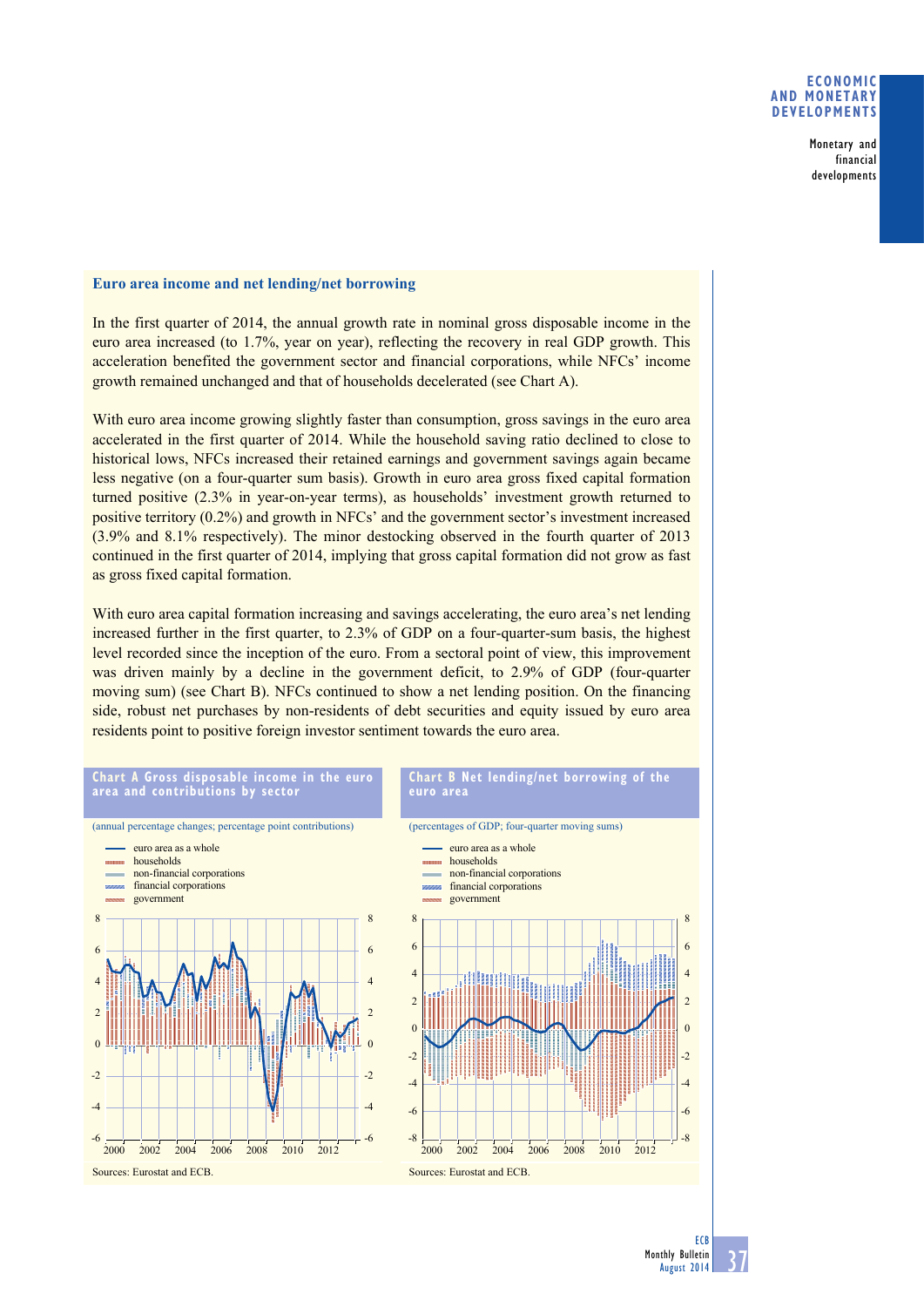# **Behaviour of institutional sectors**

*Households'* nominal income growth decelerated in the first quarter of 2014 (0.8%, year on year, after 1.7% in the fourth quarter of 2013), despite a stable positive contribution from compensation of employees, some increase in that of self-employment income and a less negative contribution from direct taxes. The deceleration was driven by negative contributions from net property income and – for the first time since the end of 2011 – net social benefits received (see Chart C). In a context of weak price dynamics, real income growth remained positive, but declined to 0.2%, year on year, in the first quarter of 2014, after 0.8% in the fourth quarter of 2013. With nominal consumption recovering and outpacing income, the household saving ratio again decreased in the first quarter, to close to record lows (see Chart D). Housing investment growth returned to positive territory (0.2%, year on year) after two years of continuous decline, resulting in a decrease, on a four-quarter-sum basis, in households' net lending. Growth in household financing remained at very low levels in the first quarter of 2014, as borrowing from banks remained weak. On the assets side, households' financial investment reached a new historical low, reflecting still weak income growth and deleveraging needs in a number of countries. Households continued to allocate savings to life insurance and pension products and, to a lesser extent, to deposits and mutual fund shares, moving away from debt securities. The household leverage ratio declined as net worth increased further, year on year (see Chart I). The latter reflected continued gains on security holdings and higher net savings, which together exceeded moderating holding losses on real assets and, in particular, on real estate. The household debt-to-assets ratio also declined marginally (see Chart H).

### **chart c households' nominal gross disposable income**

# (annual percentage changes; percentage point contributions)



### **Chart D Households' income, consumption and saving ratio**

(annual percentage changes; percentages of gross disposable income, seasonally adjusted)

- income growth (left-hand scale)
- **.....** nominal consumption growth (left-hand scale)
- saving ratio seasonally adjusted (right-hand scale)



38 ECB Monthly Bulletin August 2014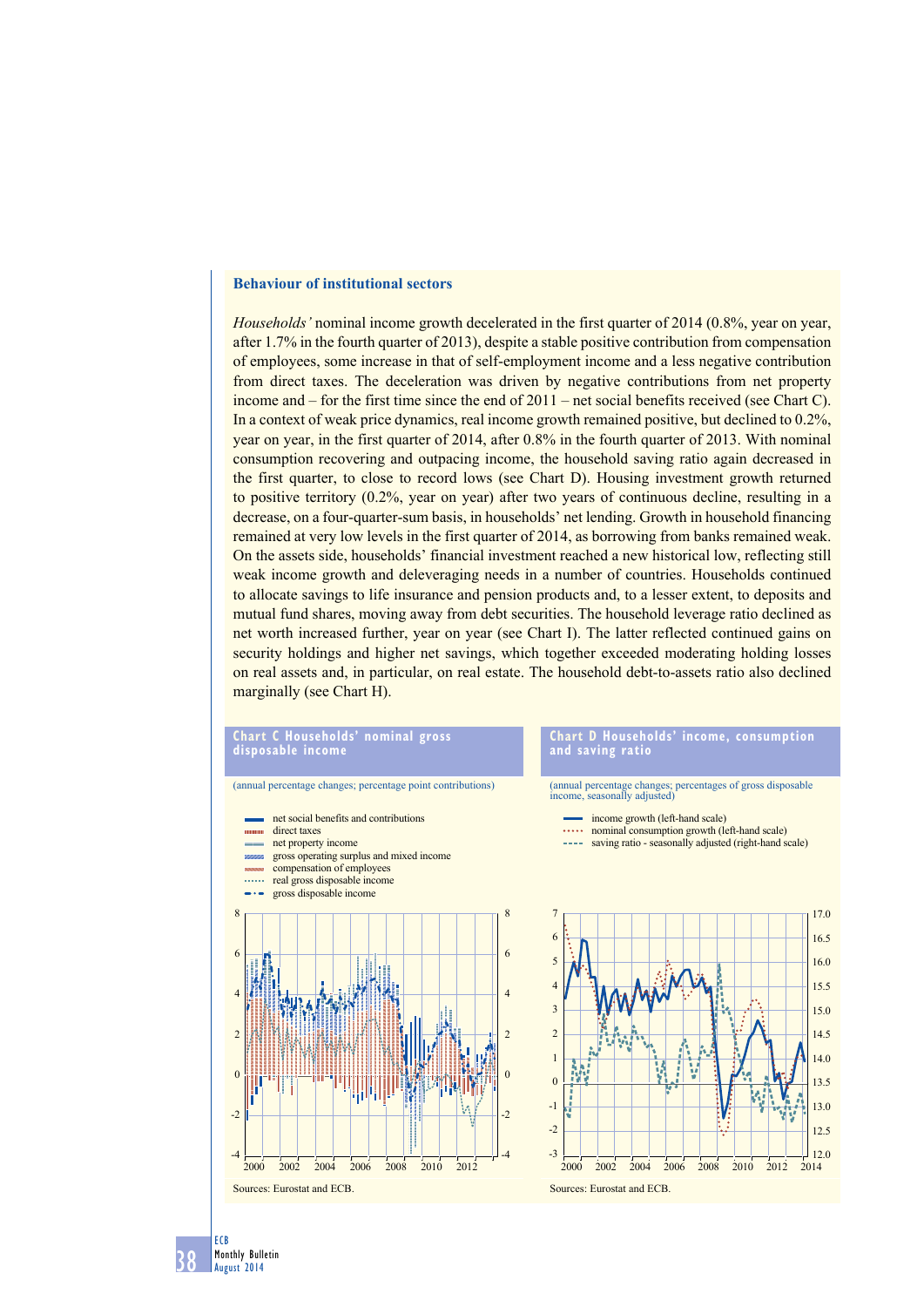## **Economic and monetary developments**

Monetary and financial developments







Sources: Eurostat and ECB. Notes: MFI loans and loans from non-MFIs (other financial intermediaries, and insurance corporations and pension funds) corrected for loan sales and securitisations. Other is intermediaries, and insurance corporations and pension funds) corrected for loan sales and securitisations. Other is the difference between the total and the instruments included in the chart.

The growth of the gross operating surplus of *non-financial corporations (NFCs)* eased in the first quarter, to 1.6%, year on year, as value added growth decelerated while wages rose faster. Business margins, as measured by the ratio of the net operating surplus (i.e. net of consumption of fixed capital) to value added, moved sideways, remaining at a very low level (see Chart E). At the same time, a number of factors, including low (although stabilising) net interest paid and relatively low net dividends paid, continued to push up NFCs' savings (i.e. retained earnings). Gross fixed capital formation accelerated to 3.9%, in terms of year-onyear growth, although this was largely due to the very low level observed in the first quarter of 2013. The net lending position of NFCs increased further, owing to higher retained earnings and a decline in inventories that more than offset the growth of gross fixed capital formation. NFCs' external financing moderated in the first quarter of 2014 (see Chart F), largely reflecting a lower issuance of unquoted shares and other equity. The latter was partly explained by foreign IT firms transferring retained profits outside the euro area which, by statistical convention, are initially recorded under this instrument in firms' balance sheets. Trade credit remained weak, although it improved slightly. The weakness in intra-sectoral financing may be explained by firms using higher retained profits and deposit holdings to finance working capital. Issuance of debt securities remained buoyant and was supported by lower corporate bond yields. Together with equity issuance, it more than compensated for net redemptions of bank loans. Lending by non-MFIs and foreign entities was moderately positive, indicating that firms continued to issue bonds indirectly via conduits resident in other member countries and outside the euro area. NFCs' liquidity buffers remained at very high levels  $(E2.8 \text{ trillion})$ , although they declined slightly from the previous quarter. The significant deleveraging process continued, helped by contracting bank loans and valuation gains on equity held by NFCs (see Chart H).

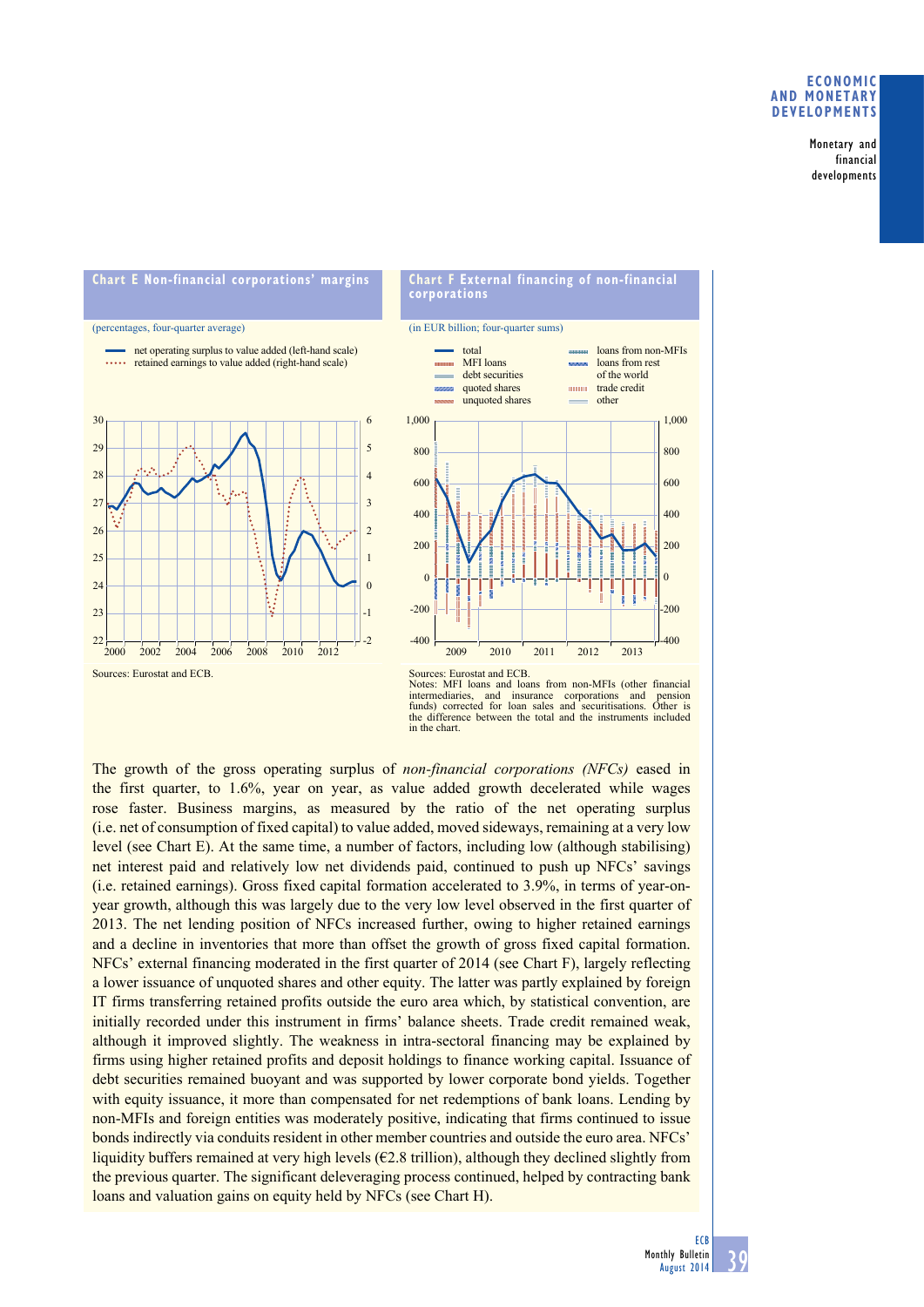The *government* deficit continued to decline in the first quarter of 2014, to 2.9% of GDP on a four-quarter-sum basis. Growth in receipts increased further, standing at 2.8%, year on year. Excluding capital transfers to banks, year-on-year growth in government expenditure picked up somewhat to 2.0%. Final consumption expenditure grew by 1.6% and investment expenditure rebounded strongly, increasing by 8.1%, after having actually contracted since the fourth quarter of 2009.

In the first quarter of 2014, the year-on-year growth in the gross entrepreneurial income of *financial corporations* amounted to 7.6%, thus returning to positive territory for the first time since end-2011, as a result of both increases in value added and property income received, in particular dividends, and a slower growth of compensation of employees. Nevertheless, retained earnings moderated, reflecting the ongoing increase in the redistribution of profits to shareholders via dividends. A moderate, asset price-driven increase in the



2) Calculated on the basis of cumulated transactions in net assets and assets, i.e. excluding holding gains/losses on assets and liabilities.<br>3) "Equity" comprises here "shares and other equity" other the 3) "Equity" comprises here "shares and other equity" other than "mutual fund shares". Interbank deposits and Eurosystem financing are netted out from assets and liabilities.

headline capital ratio masks a slowdown in the transaction-based accumulation of capital via retained earnings and equity issuance (see Chart G). The latter, however, is partly due to the restructuring of a multinational corporation, which resulted in a decline of equity. Excluding the effects of both the asset price developments and the corporate restructuring, the capital ratio declined by 0.1 percentage point on account of flat issuance activity and the moderation in retained earnings. The stock market valuation of the sector remains significantly below the market value of net assets, in spite of a slight correction of the difference during the quarter, reflecting continued market distrust. Growth of financial corporations' financial investment (excluding inter-MFI deposits and loans) decelerated further, reaching a new record low.

### **Balance sheet dynamics**

In relation to developments in indebtedness, gross debt-to-GDP ratios continued to fall very slowly in the case of both NFCs and households in the first quarter of 2014, but remain at high levels. By contrast, financial sector and government indebtedness increased from the previous quarter. The picture is more favourable, however, when leverage measures, such as debt-to-assets and net worth ratios, are considered. Debt-to-assets ratios (including financial and non-financial assets) fell again in the private sector, although the pace varied from subsector to subsector. Government sector leverage increased. The international investment position  $(i.i.p.)<sup>2</sup>$  of the euro area showed a slight deterioration in the first quarter of 2014, to -18.0% of GDP, after -17.6% in the previous quarter. This deterioration mirrored valuation losses due to relative asset price and exchange rate changes that more than offset the positive net lending position of the euro area.

2 The i.i.p. measures the net asset position of residents vis-à-vis non-residents: assets net of liabilities (including equity).